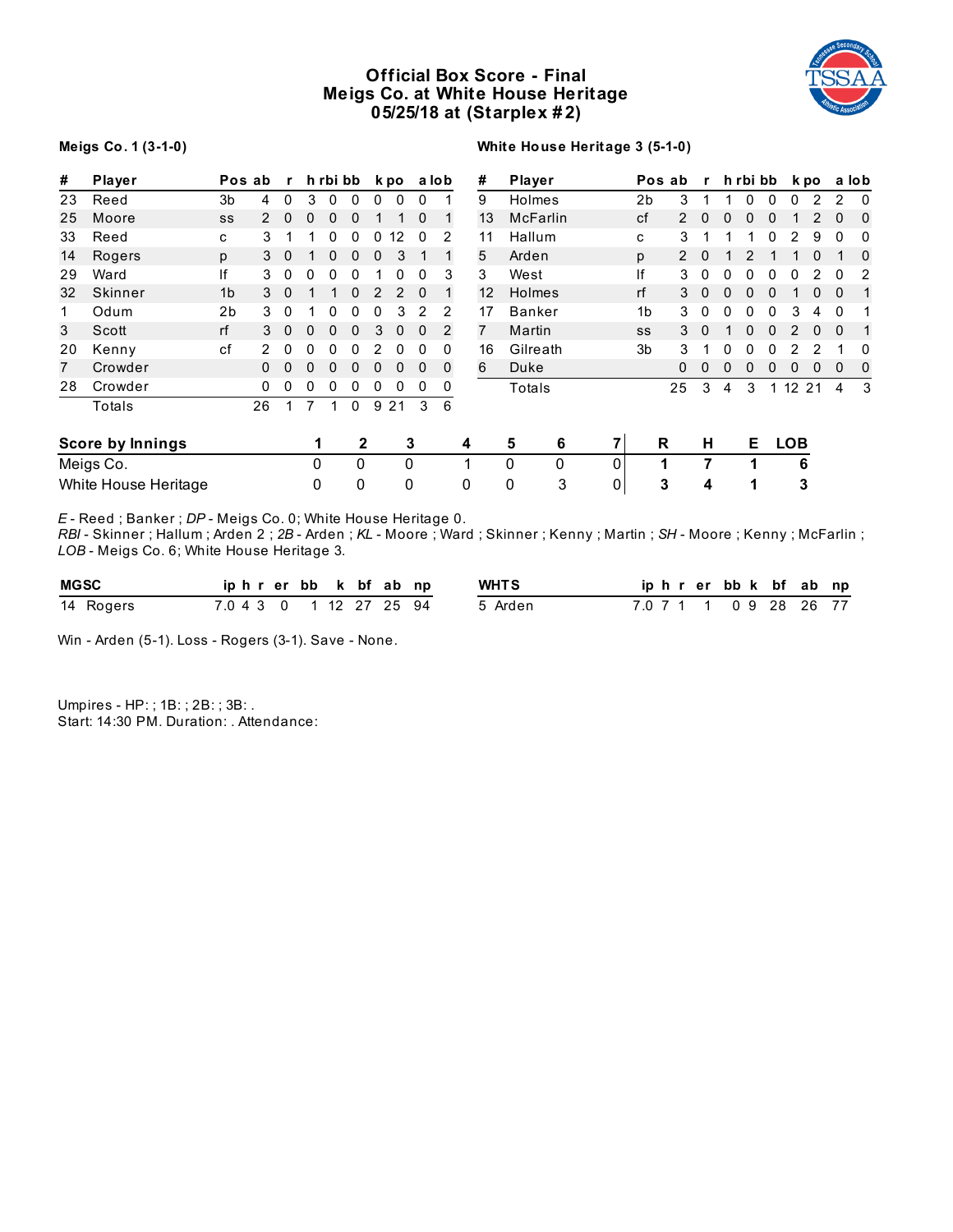# **Scoring Innings - Final Meigs Co. at White House Heritage 05/25/18 at (Starplex # 2)**



| Score by Innings     |  |  |  |  |  | <b>LOB</b> |
|----------------------|--|--|--|--|--|------------|
| Meigs Co.            |  |  |  |  |  |            |
| White House Heritage |  |  |  |  |  |            |

## **Meigs Co. st art ers:**

23/3B/Arika Reed; 25/SS/Kaylie Moore; 33/C/Aubrey Reed; 14/P/Ashley Rogers; 29/LF/Lindsey Ward; 32/1B/Summer Skinner; 1/2B/Taylor Odum; 3/RF/Savannah Scott; 20/CF/Kassidy Kenny;

#### **Whit e House Herit age st art ers:**

9/2B/Staten Holmes; 13/CF/Alex McFarlin; 11/C/Riley Hallum; 5/P/Alyssa Arden; 3/LF/Samantha West; 12/RF/Addison Holmes; 17/1B/Sonya Banker; 7/SS/Alexandria Martin; 16/3B/Kailee Gilreath;

Top of 4th - MGSC batting McFarlin grounds out, second baseman Odum to first baseman Skinner Hallum strikes out swinging, Rogers pitching Arden strikes out swinging, Rogers pitching 1 R, 3 H, 0 E, 2 LOB.

Bottom of 6th - WHTS batting Rogers flies out to center fielder McFarlin Ward grounds out, second baseman Holmes to first baseman Banker Skinner strikes out looking, Arden pitching 3 R, 3 H, 1 E, 1 LOB.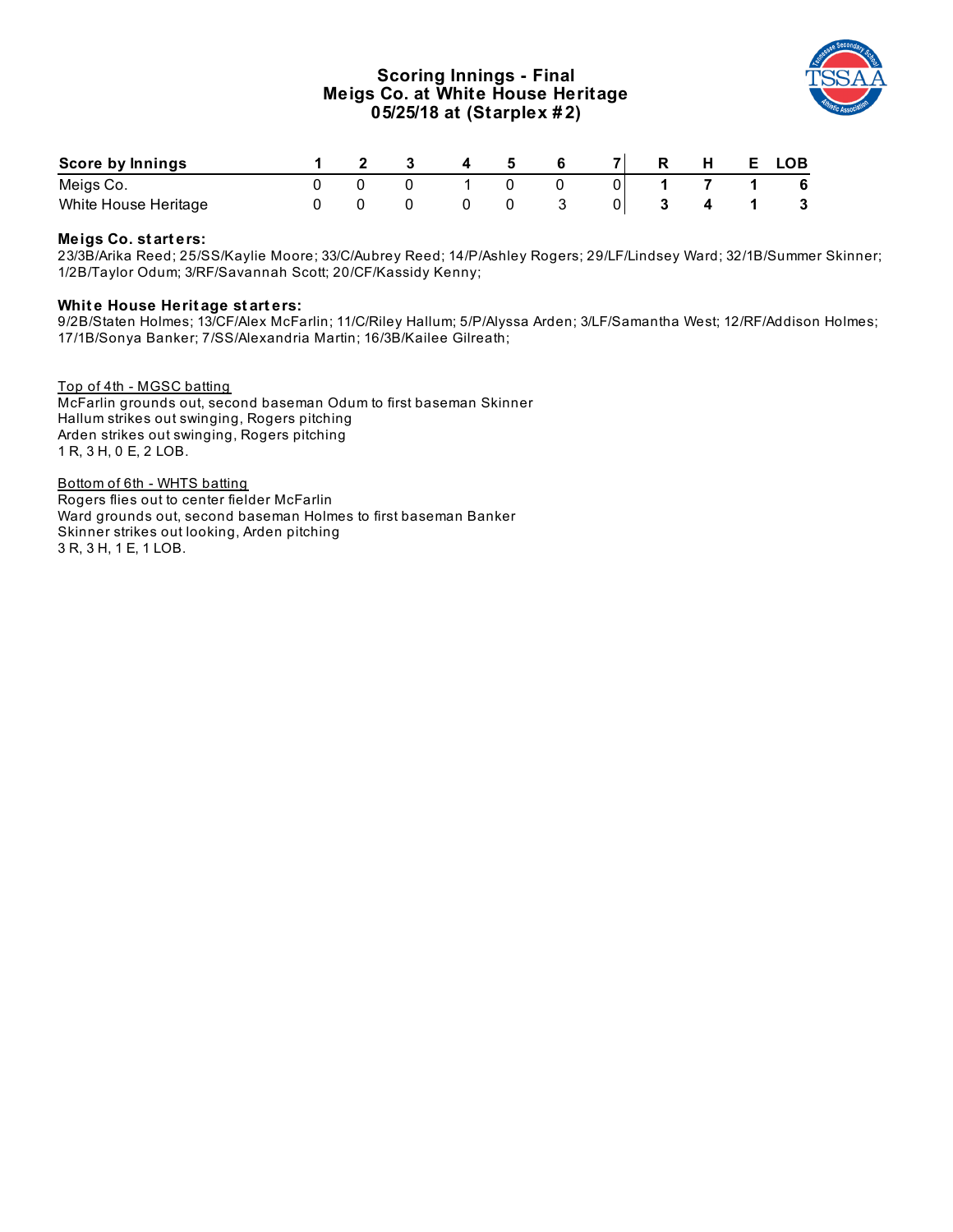

| Score by Innings     |  |  |  |  | E. | <b>LOB</b> |
|----------------------|--|--|--|--|----|------------|
| Meigs Co.            |  |  |  |  |    | 6          |
| White House Heritage |  |  |  |  |    |            |

### **Meigs Co. st art ers:**

23/3B/Arika Reed; 25/SS/Kaylie Moore; 33/C/Aubrey Reed; 14/P/Ashley Rogers; 29/LF/Lindsey Ward; 32/1B/Summer Skinner; 1/2B/Taylor Odum; 3/RF/Savannah Scott; 20/CF/Kassidy Kenny;

### **Whit e House Herit age st art ers:**

9/2B/Staten Holmes; 13/CF/Alex McFarlin; 11/C/Riley Hallum; 5/P/Alyssa Arden; 3/LF/Samantha West; 12/RF/Addison Holmes; 17/1B/Sonya Banker; 7/SS/Alexandria Martin; 16/3B/Kailee Gilreath;

| 1st Inning<br>Top of 1st - MGSC batting<br>Holmes grounds out, second baseman Odum to first baseman Skinner<br>McFarlin strikes out swinging, Rogers pitching<br>Hallum strikes out swinging, Rogers pitching                                                                                                                                                                    | This Inning<br><b>MGSC</b><br><b>WHTS</b> | R<br>$\overline{0}$<br>$\mathbf{0}$ | H.<br>1<br>$\mathbf{0}$             | Е<br>1<br>0                     | <b>L</b><br>1<br>$\Omega$      |
|----------------------------------------------------------------------------------------------------------------------------------------------------------------------------------------------------------------------------------------------------------------------------------------------------------------------------------------------------------------------------------|-------------------------------------------|-------------------------------------|-------------------------------------|---------------------------------|--------------------------------|
| Bottom of 1st - WHTS batting<br>Reed singles on a bunt to pitcher Arden<br>Moore sacrifices, pitcher Arden to first baseman Banker<br>Reed pops out to first baseman Banker<br>Reed advances to 3rd on error by first baseman Banker<br>Rogers flies out to center fielder McFarlin                                                                                              |                                           |                                     |                                     |                                 |                                |
| 2nd Inning<br>Top of 2nd - MGSC batting<br>Arden walks, Rogers pitching<br>West pops out to pitcher Rogers<br>Holmes strikes out swinging, Rogers pitching<br>Banker strikes out swinging, Rogers pitching<br>Bottom of 2nd - WHTS batting<br>Ward strikes out looking, Arden pitching<br>Skinner strikes out swinging, Arden pitching<br>Odum pops out to second baseman Holmes | This Inning<br><b>MGSC</b><br><b>WHTS</b> | R<br>$\overline{0}$<br>0            | H<br>$\overline{0}$<br>$\mathbf{0}$ | Е<br>$\overline{0}$<br>$\Omega$ | $\overline{0}$<br>$\mathbf{1}$ |
| 3rd Inning<br>Top of 3rd - MGSC batting                                                                                                                                                                                                                                                                                                                                          | <b>This Inning</b>                        | R                                   | н                                   | Е                               |                                |

| TOD OF 510 - MGSC Datting                      | $\blacksquare$ |  |                          |  |
|------------------------------------------------|----------------|--|--------------------------|--|
| Martin strikes out swinging, Rogers pitching   | MGSC           |  | 0101                     |  |
| Gilreath strikes out swinging, Rogers pitching | <b>WHTS</b>    |  | $0\quad 0\quad 0\quad 0$ |  |
| Holmes pops out to second baseman Odum         |                |  |                          |  |

#### Bottom of 3rd - WHTS batting

Scott strikes out swinging, Arden pitching Kenny strikes out looking, Arden pitching Reed singles on a bunt to pitcher Arden Moore strikes out looking, Arden pitching